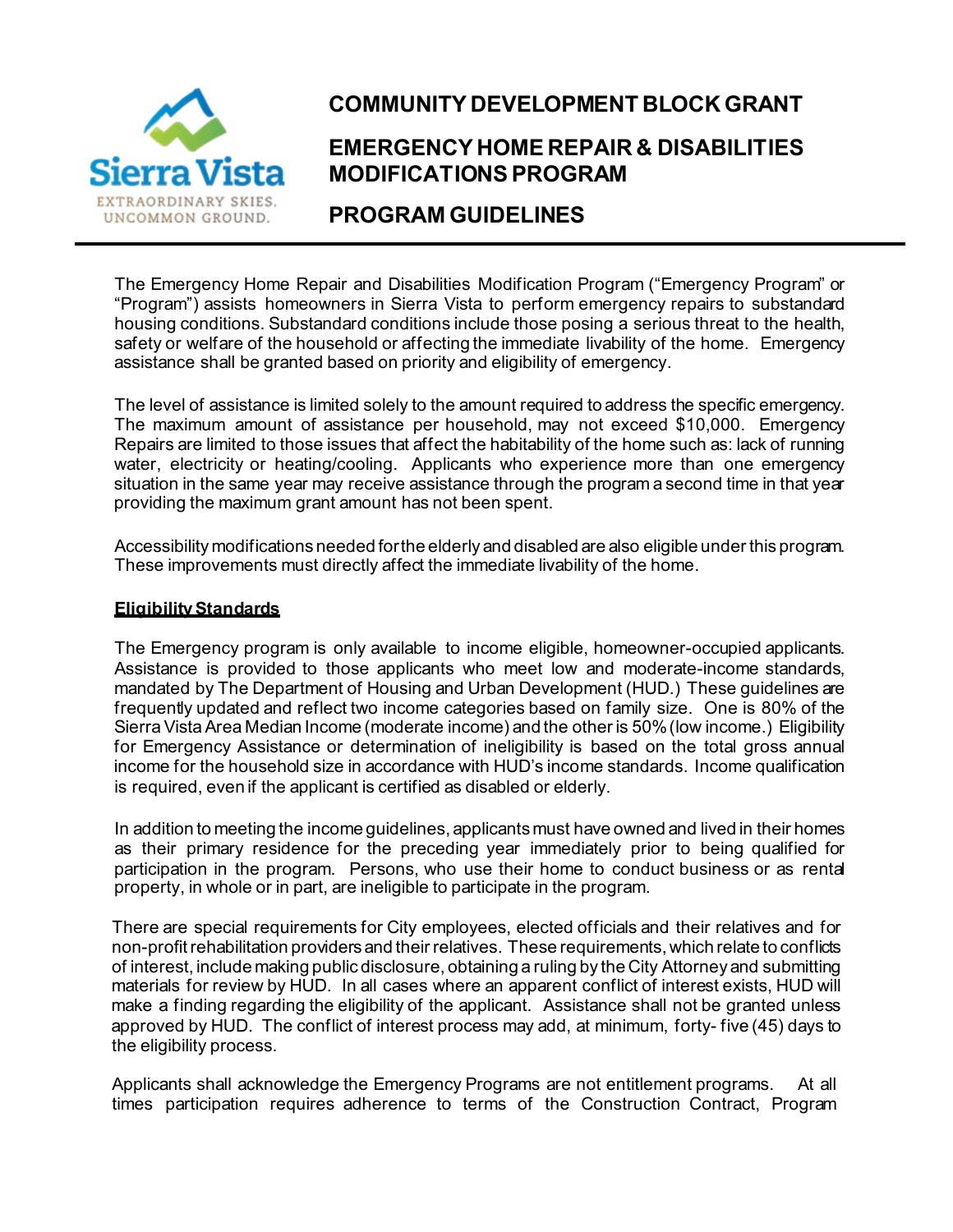Guidelines, Code of Conduct, applicable Federal Program regulations and any other Program documents.

#### **Program Operation**

The Program shall provide emergency repairs and/or replacement for owner-occupied, incomeeligible households within the City of Sierra Vista. Eligible repairs and/or replacement shall be made to components that affect the immediate livability of the home, as determined by the Building Official or his designee. Repairs and/or replacement are limited to the following types of assistance:

Heating/Cooling systems:

- Lack of or inadequate heating or cooling (unit shall currently exist)
- Hazardous or defective system

Plumbing systems:

- Lack of hot and cold running water
- Defective sewage system
- Leaking waterlines and gas lines or dangerous conditions in plumbing and gas systems
- Leaking or improperly functioning bathroom plumbing fixtures (toilets, sinks faucets, tubs/showers) when only one bathroom facility exists or when all facilities are inoperable
- Leaking or inoperable water heaters

Electrical systems:

- Lack of electricity
- Exposed or dangerous electrical wiring

Roofing:

- Leaking systems
- Severely deteriorated and structurally dangerous

Carpentry:

- Inoperable door/window locks
- Broken windows or inoperable exterior doors
- Structural deficiencies posing an immediate safety issue
- Perimeter fences not in compliance with City ordinance around yards with pools

Appliances (limited to cook tops, ranges and refrigerators):

• Inoperable units

Accessibility modifications (including but not limited to):

- Wheel chair ramps
- Widening doorways to accommodate wheelchairs
- Grab bars, railings, door hardware
- Bathtub/shower modifications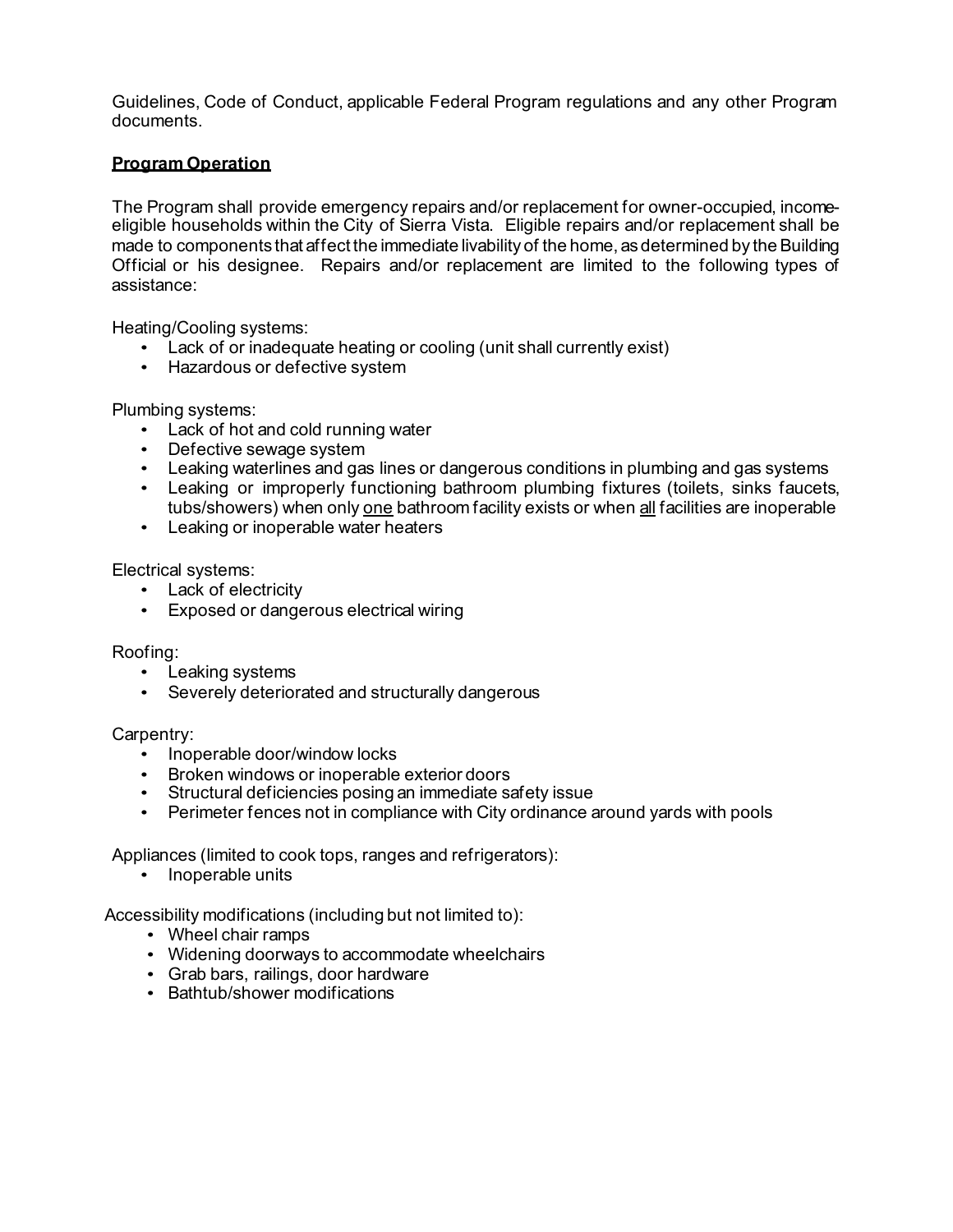### **Application Process**

#### *1. Request for application*

Homeowner's requesting Emergency Assistance shall request an Emergency Repair Application packet through the City's Community Assistance Office. The application packet will include a cover letter explaining the assistance process, an application for assistance and an income questionnaire.

The completed application and income questionnaire shall be returned to the Community Development Department Office with copies of the following information, as indicated in the cover letter:

- Authorization for the Release of Information
- Deed to property
- Current Property Tax Valuation
- 2020 (2021, once available) signed State and Federal income tax return & W-2 Forms
- Last three (3) statements (include all pages of each statement) of the following documentation for all persons in the household, 18 years and older: bank statements (checking and savings), employment wages, bonuses
- Most current Benefit Award letters (Social Security, Disability, Pension, Retirement, Child Support, Alimony, Welfare or other public assistance, Unemployment/ Workers Compensation)
- Last three (3) statements (include all pages of each statement) of the following asset information for all persons in the household, 18 years and older: Investments, Stocks, Bonds, IRA's, CD's, Money Market, Trusts, Life Insurance, Real Estate
- Most current Utility Statement, include all that apply (Electric, Water, Gas)

Assistance shall not be considered to those applicants whose applications are either: 1) incomplete; or 2) all required income and homeownership documentation has not been submitted. Homeowners shall be notified that their applications shall not be considered and assistance may not be granted until the requested information has been received.

The City's Community Development Director or his designee shall review the request(s) for emergency assistance and shall determine the eligibility of the repairs/replacement requested. Repairs determined ineligible for assistance through the Emergency Program shall not be considered for assistance. At this time, the emergency application will not be processed.

#### *2. Processing of Application*

Upon receipt of application and all required income and homeownership information, the Community Development Director or his designee shall review the documents. All applications will be evaluated based on priority and shall include (at minimum):

- Homeowner's Application
- Cochise County Recorder's Office ownership and property tax information
- Environmental Review
- Financial and ownership documents as provided by applicant
- Additional information as deemed necessary by the City

The City shall review the applicant's income and homeownership information to determine client's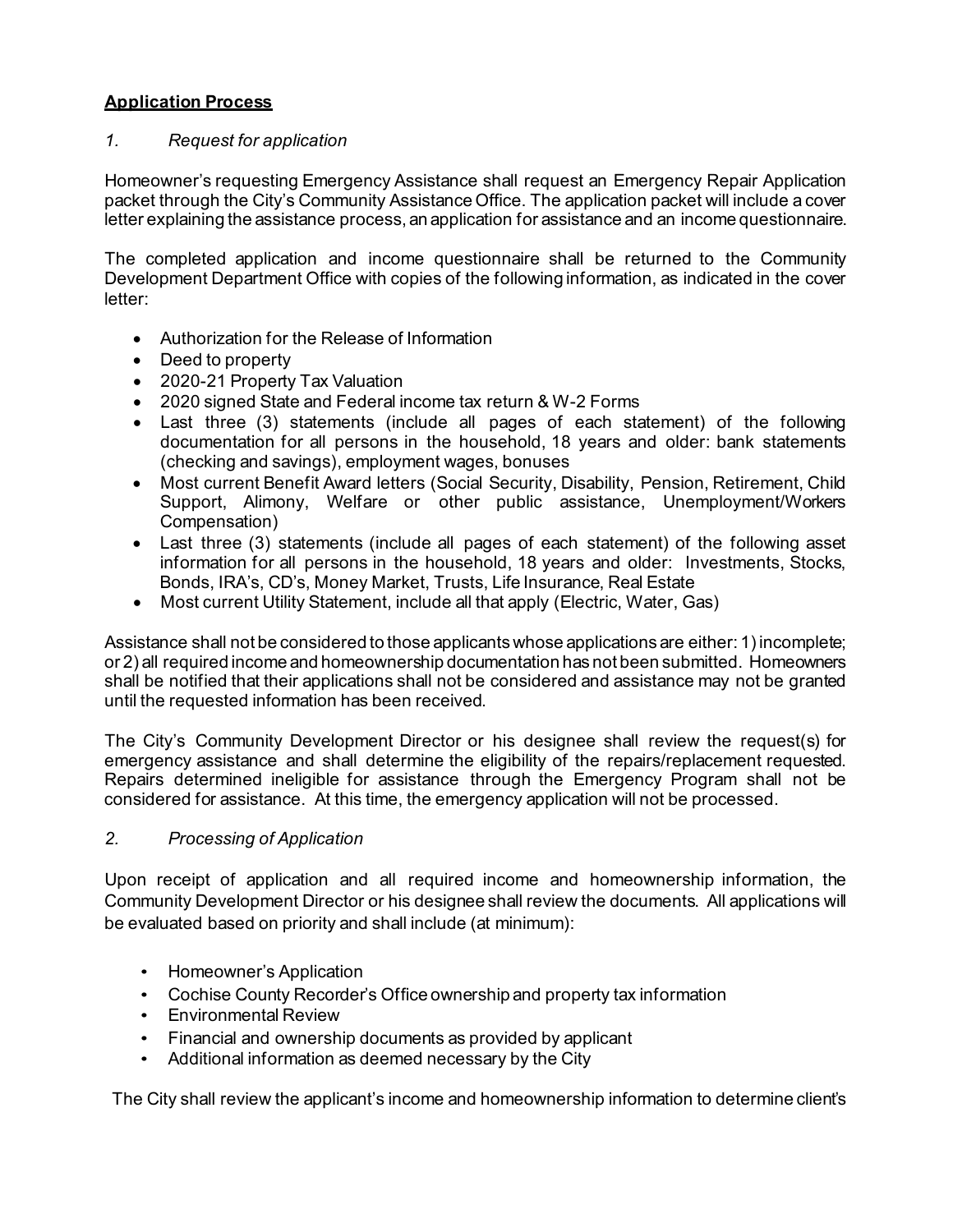eligibility (or ineligibility). The applicant's income shall be calculated to determine the total gross household income for the upcoming twelve (12) months. Determination of income eligibility shall be in accordance with the HUD income guidelines. If determined ineligible or the application is deemed incomplete, applicants may re-apply six (6) months after the determination of ineligibility.

The Program reserves the right to seek third party verification for income, ownership and household composition. Credit reports may be requested and processed on each person whose property receives assistance.

If IRS tax liens or tax certificates are found, the applicant will automatically be disqualified for assistance, unless written satisfaction of lien is presented to the Community Development Department. Falsification of income and other required information requested is grounds for disqualification and may result in a \$10,000 fine and one yearin prison.

#### *3. Receiving Assistance*

The City of Sierra Vista shall complete the applicant's eligibility status within two (2) business days of the receipt of the completed emergency application, including all required income documentation. Upon eligibility, the Community Development Director or his designee shall schedule an appointment to inspect the applicants' property to evaluate the repairs requested within two (2) business days.

Painted surfaces that will be affected as a result of the repairs and/or replacements shall be tested for lead based paint, if the home is built prior to 1978 and the area to be affected is greater than the HUD Lead Safe Housing Rule threshold. The lead-based paint inspection and/or risk assessment shall be conducted by a licensed leadconsultantcompany. The City's Building Official or his designee shall develop a scope of work. The scope shall also include appropriate measures to address lead based paint findings in accordance to all federal regulations. The scope of work shall be solicited for bid in accordance to the City's procurementrequirements.

If the total project cost is estimated to be greater or equal to \$2,000 by the City's Building Official or his designee, the scope of work shall be solicited with a formal bid process in accordance to the City's procurement requirements. The bidding contractors must preview the property prior to submitting a bid.The City shall seek at least three (3) bids during the formal bid process.

If the total project cost is estimated to be less than \$2,000 by the City's Building Official or his designee, the scope of work shall be solicited with an informal bid process. The appropriate prequalified contractor shall be appointed to submit a bid for the scope of work, and if the cost is deemed acceptable the project will be awarded to the appointed contractor. The bidding contractor must preview the property prior to submitting a bid. If the bid is greater than \$2,000 the project shall be solicited with a formal bid process.

Upon receipt of the required number of bids, a contract and notice to proceed shall be executed between the applicant and the contractor who will be performing the work. The Building Official or his designee shall monitor the progress and completion of work in accordance to the scope of work, the contract documents and the program guidelines. Upon completion of all work, a final inspection shall be conducted by the Agency and the homeowner shall sign a certificate of completion. Payment shall be submitted to the contractor upon final completion of work and receipt of the signed certificate of completion from the homeowner. Upon issuance of a Notice to Proceed, work for the listed items shall commence within fourteen (14) business days and must be completed within thirty (30) business days (from commencement), unless otherwise approved by the City.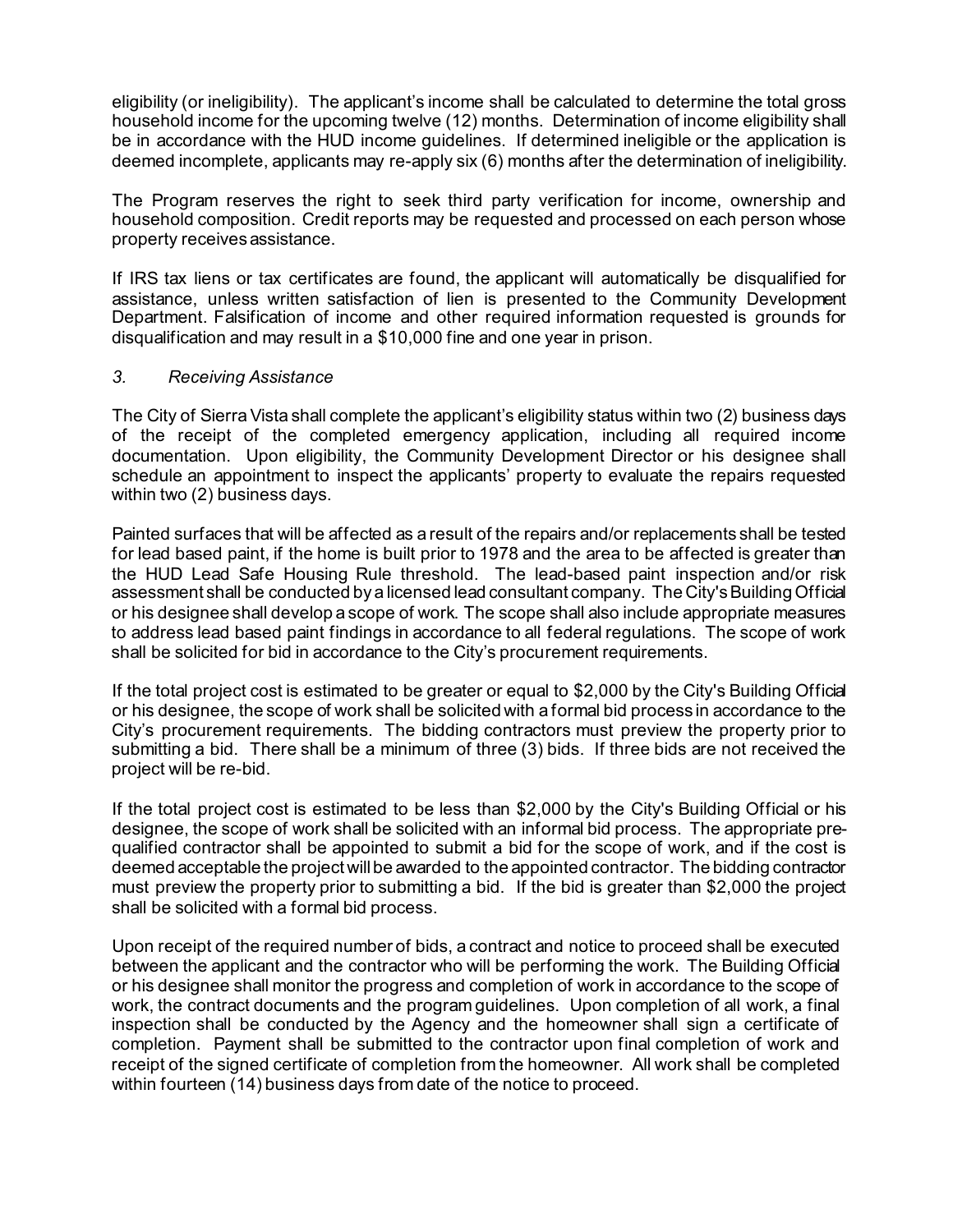#### *4. General Program Requirements*

All contractors who wish to bid on Emergency jobs shall be: licensed with the Registrar of Contractors; be bonded and insured; and shall hold a City business license. The Program reserves the right to exclude any contractor who has unresolved complaints with the Registrar of Contractors office, who has not performed in accordance to the Program's general conditions, bid instructions or contractor application.

All contractors are required to provide a two-year warranty on all work performed through the Program, as set forth by the Arizona Registrar of Contractors. The homeowner is responsible to contact the contractor for any warranty-related problems. If the homeowner does not feel that the contractor has lived up to warrantee obligations, their appeal is to the Arizona Registrar of Contractors and not to the City of Sierra Vista.

Any changes to the scope of work shall be documented through a Change Order and shall address only those changes necessary to correct unforeseen health and safety issues affecting the immediate livability of the home. Change Orders shall be processed after the contractor submits the required documentation and has obtained both the contractor's and homeowner's signatures. The Change Order also requires the signatures of the City's Community Development **Director**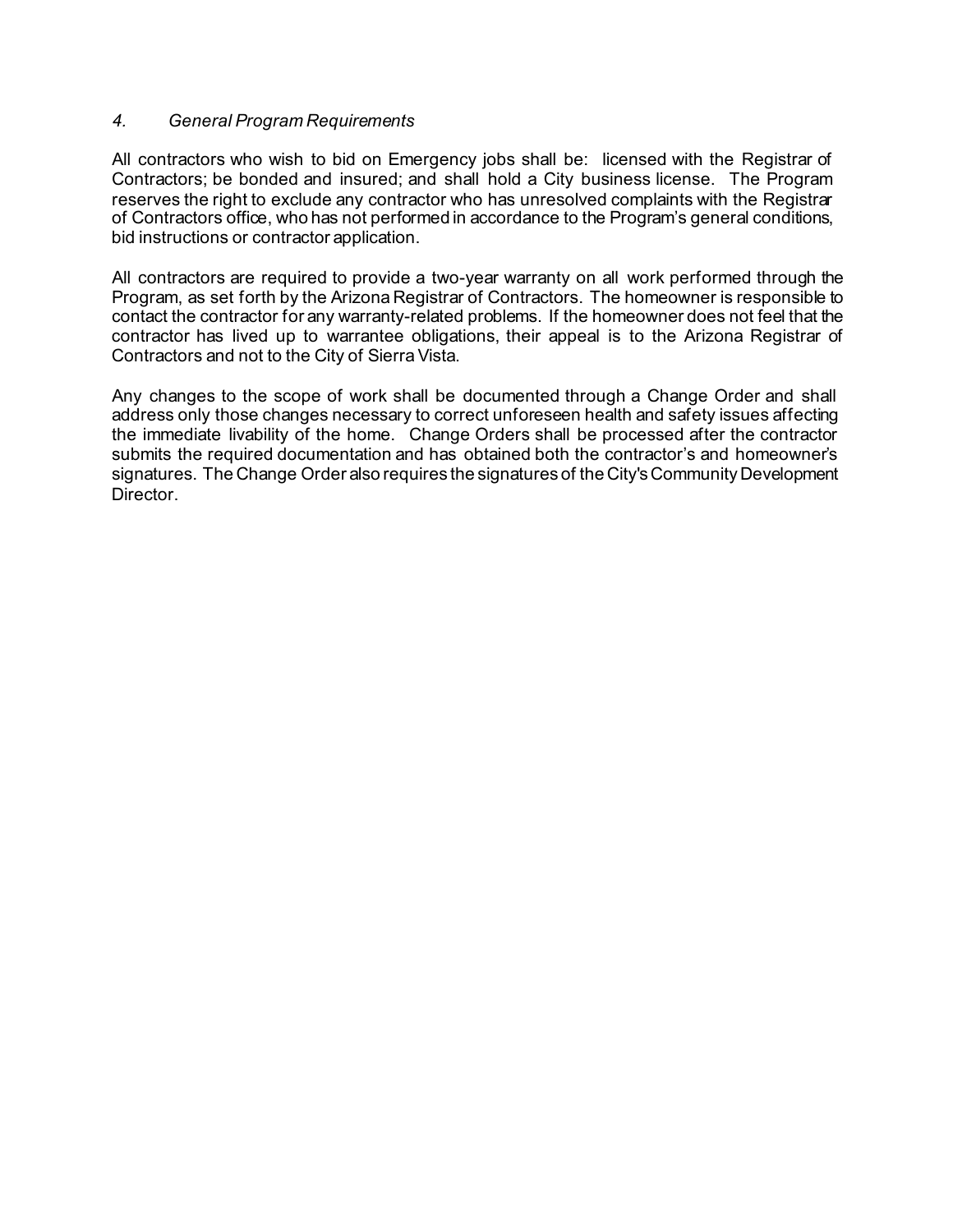

### **COMMUNITY DEVELOPMENT BLOCK GRANT EMERGENCY HOME REPAIR & DISABILITIES MODIFICATIONS PROGRAM**

**ANNUAL INCOME GUIDELINES**

**These limits are determined by the U.S. Department of Housing and Urban Development (HUD).**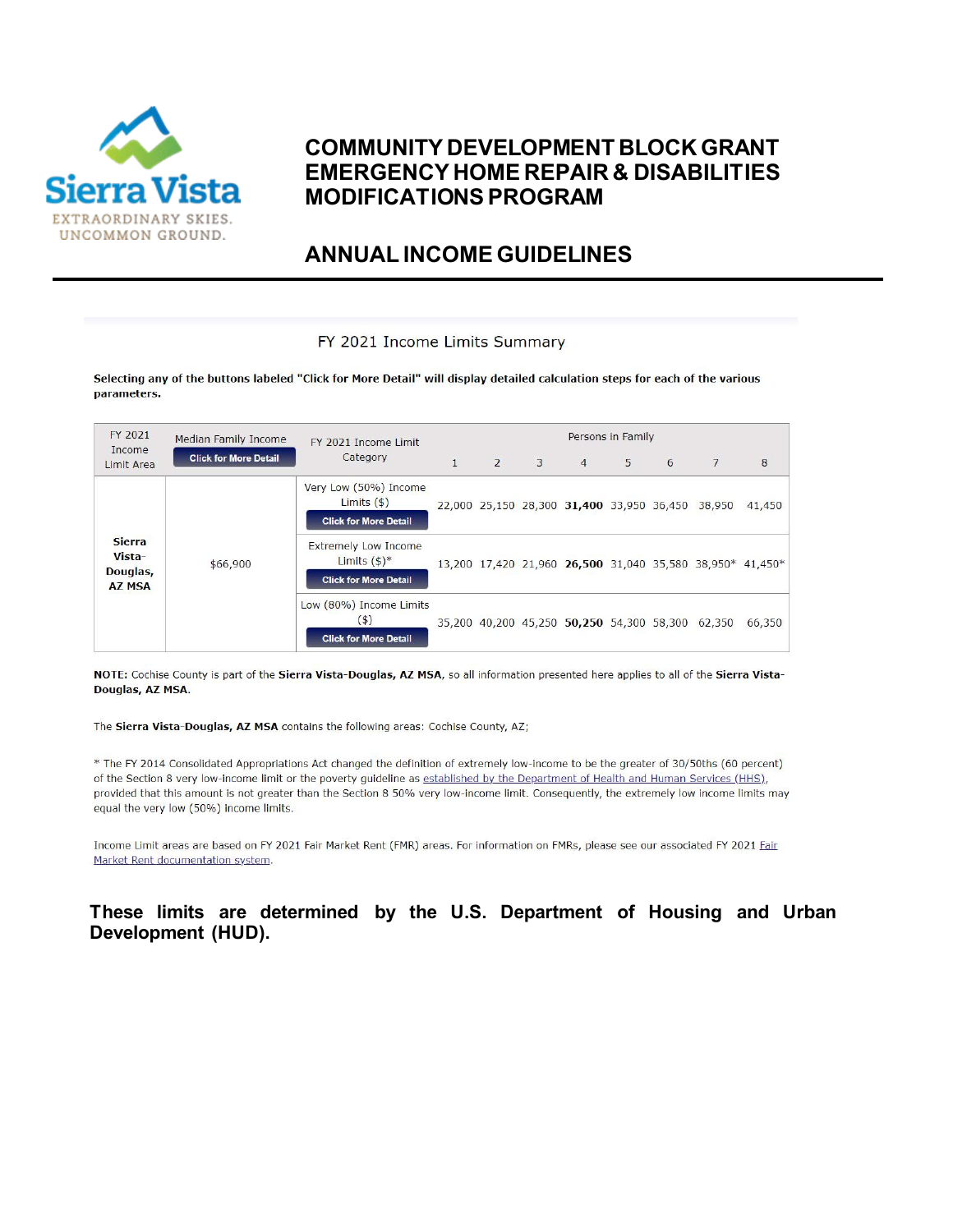

### **COMMUNITY DEVELOPMENT BLOCK GRANT EMERGENCY HOME REPAIR & DISABILITIES MODIFICATIONS PROGRAM**

# **APPLICATION**

Please PRINT and complete ALL pages of this application in its entirety and sign the last page. List the type of Emergency you are experiencing on the next page. Please note that assistance is based on priority of emergency at the discretion of the Community Development Director. Your application may be placed on a waiting list in accordance to priority.

| Date:                                                                                                                                                                                                                                                                                                                                                                         |                                |            |  |  |
|-------------------------------------------------------------------------------------------------------------------------------------------------------------------------------------------------------------------------------------------------------------------------------------------------------------------------------------------------------------------------------|--------------------------------|------------|--|--|
| Head of Household Name:                                                                                                                                                                                                                                                                                                                                                       | Date of Birth:                 | Disabled?  |  |  |
|                                                                                                                                                                                                                                                                                                                                                                               |                                | Yes<br>No. |  |  |
| Spouse's Name:                                                                                                                                                                                                                                                                                                                                                                | Date of Birth:                 | Disabled?  |  |  |
|                                                                                                                                                                                                                                                                                                                                                                               |                                | Yes<br>No. |  |  |
| THE FOLLOWING INFORMATION IS GATHERED TO COMPLY WITH FEDERAL CDBG PROGRAM REQUIREMENTS:                                                                                                                                                                                                                                                                                       |                                |            |  |  |
| $\Box$ White $\Box$ Black/African-American<br>Race:<br>$\Box$ Asian<br>Am. Indian/Native Alaskan $\Box$ Pacific Islander/ Hawaiian $\Box$ Asian & White<br>Ethnicity:<br>$\Box$ Hispanic/Latino<br>Am. Indian/Native Alaskan & White □ Black/African-American & White<br>□ Non-Hispanic/Latino<br>□ Am. Indian/Native Alaskan & Black/African-American   □ Other Multi-Racial |                                |            |  |  |
| Address: (Number) (Street)                                                                                                                                                                                                                                                                                                                                                    | $\overline{(City)}$<br>(State) | (Zip)      |  |  |
| Phone Number:                                                                                                                                                                                                                                                                                                                                                                 | Alternate Phone Number:        |            |  |  |
| Email Address:                                                                                                                                                                                                                                                                                                                                                                |                                |            |  |  |
| Do you own any other real estate property?<br>No.<br>If "Yes," please list address:<br>Yes                                                                                                                                                                                                                                                                                    |                                |            |  |  |

| Head of Household Social Security#:                     | Spouse's Social Security#:                                                                               |
|---------------------------------------------------------|----------------------------------------------------------------------------------------------------------|
|                                                         |                                                                                                          |
|                                                         |                                                                                                          |
| <b>TOTAL</b> Number of persons living in the household: |                                                                                                          |
|                                                         |                                                                                                          |
|                                                         |                                                                                                          |
|                                                         | Please list the names, relationships, social security numbers and dates of birth of all other adults (18 |
|                                                         |                                                                                                          |
| and older) in the household:                            |                                                                                                          |
| Name:<br>Relationship:                                  | Social Security#:<br>Date of Birth:                                                                      |
|                                                         |                                                                                                          |
|                                                         |                                                                                                          |
|                                                         |                                                                                                          |
|                                                         |                                                                                                          |
| 2.                                                      |                                                                                                          |
|                                                         |                                                                                                          |
|                                                         |                                                                                                          |
| 3.                                                      |                                                                                                          |
|                                                         |                                                                                                          |
|                                                         |                                                                                                          |
| 4.                                                      |                                                                                                          |
|                                                         |                                                                                                          |

| Approximate combined gross income (before taxes) of all persons living in the home: |         |   |                                                                             |  |
|-------------------------------------------------------------------------------------|---------|---|-----------------------------------------------------------------------------|--|
| - \$                                                                                | Monthly | 2 | Annually                                                                    |  |
| Age of Home:                                                                        |         |   | How long have you owned and lived in the home as<br>your primary residence? |  |
| Tax Parcel #:                                                                       |         |   | Is your home a co-op?<br>Yes<br>INo                                         |  |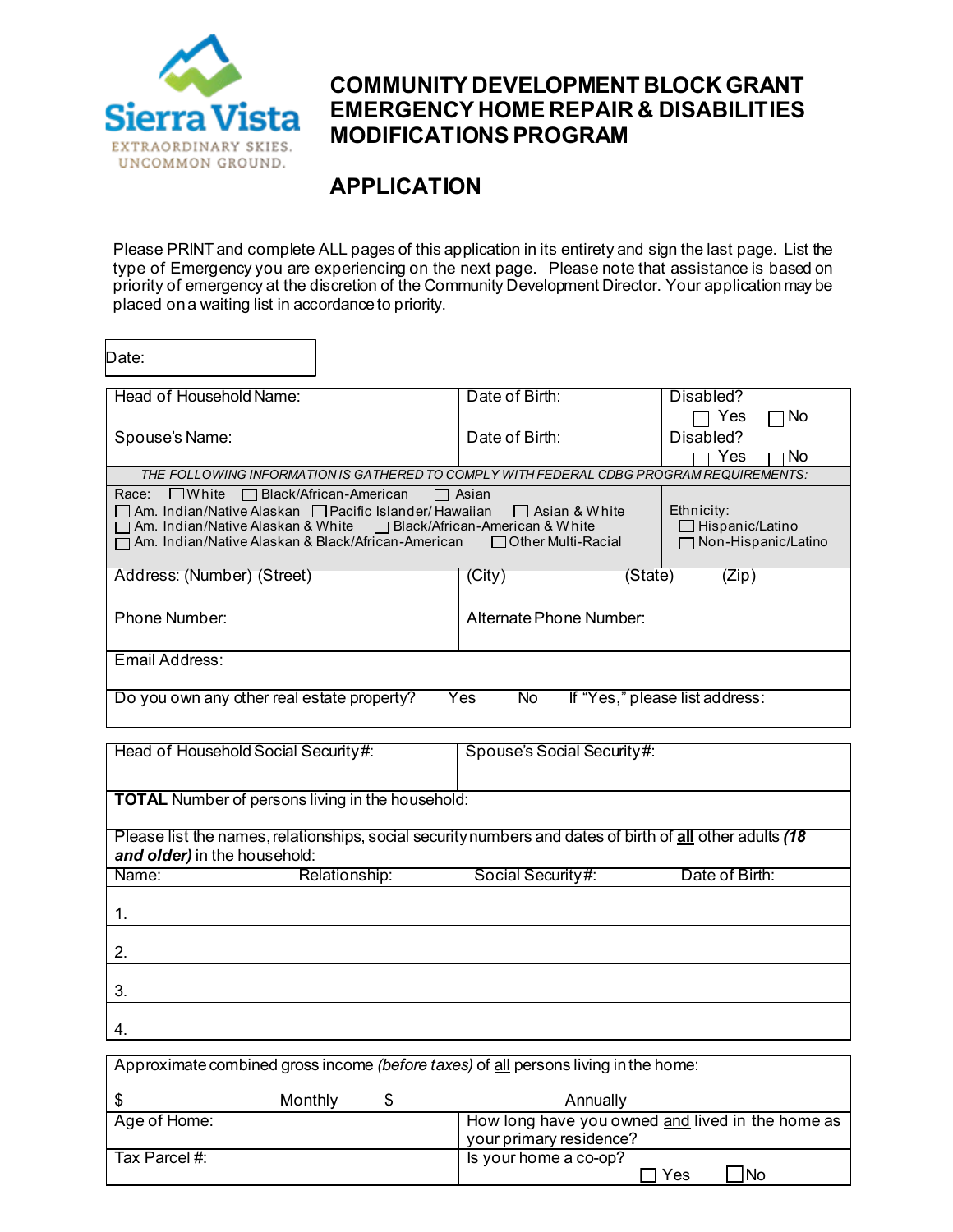|                                                                                                                                                                                                       | Is your home a mobile/manufactured home?<br>Yes<br>No.           | home is located? | If "Yes," do you own the real property on which the |        |
|-------------------------------------------------------------------------------------------------------------------------------------------------------------------------------------------------------|------------------------------------------------------------------|------------------|-----------------------------------------------------|--------|
|                                                                                                                                                                                                       | Do you operate a business out of your home? $\Box$ Yes $\Box$ No |                  | Yes                                                 | No     |
|                                                                                                                                                                                                       | If "Yes," please give name and nature of business:               |                  |                                                     |        |
| Are you employed by or a relative of any employee of the City of Sierra Vista or any non-profit?<br>□ Yes □ No If "Yes," please list names, relationship, agency, department and dates of employment. |                                                                  |                  |                                                     |        |
| Names:                                                                                                                                                                                                | Relationship:                                                    | Agency:          | Department:                                         | Dates: |
|                                                                                                                                                                                                       |                                                                  |                  |                                                     |        |
|                                                                                                                                                                                                       |                                                                  |                  |                                                     |        |

How did you hear about the program?

|    | Please certify each of the following statements by initialing on the line next to the<br>statement. (If you cannot certify to each of the following you may not qualify for<br>assistance)                                                                                                                                                                                                                                                                                                              | <b>Initial</b><br>Here |
|----|---------------------------------------------------------------------------------------------------------------------------------------------------------------------------------------------------------------------------------------------------------------------------------------------------------------------------------------------------------------------------------------------------------------------------------------------------------------------------------------------------------|------------------------|
| А. | I have received a copy of the Emergency Repair Program Guidelines.                                                                                                                                                                                                                                                                                                                                                                                                                                      |                        |
| В. | I understand the Emergency Repair Program Guidelines                                                                                                                                                                                                                                                                                                                                                                                                                                                    |                        |
| C. | I have owned and occupied the home listed above for 1 or more years prior to<br>applying for assistance.                                                                                                                                                                                                                                                                                                                                                                                                |                        |
| D. | I understand the City of Sierra Vista may obtain a title and credit report to verify<br>qualification and hereby give my consent to do so.                                                                                                                                                                                                                                                                                                                                                              |                        |
| Е. | I understand that the maximum amount available through the Emergency Repair<br>Program is \$10,000.                                                                                                                                                                                                                                                                                                                                                                                                     |                        |
| F. | I understand the City of Sierra Vista may utilize photographs taken in connection with<br>my participation in the Emergency Program in marketing materials to promote the<br>programs. I also understand the City of Sierra Vista may place marketing materials on<br>my property during the duration of my participation in the Emergency Program. I<br>hereby give consent to the City of Sierra Vista to utilize my property and pictures of my<br>property to promote the Emergency Repair Program. |                        |
| G. | I understand that the Emergency Repair Program is not an entitlement program. At all<br>times, participation requires adherence to the terms of the Construction Contract,<br>Program Guidelines, Code of Conduct, applicable Federal Program regulations and<br>any other Program documents.                                                                                                                                                                                                           |                        |

I certify that all the information I have given and will give in connection with this application, either in writing or orally is true and correct. I understand that false, fictitious or fraudulent statements, or representations to defraud the United States Government of funds voids my application for assistance, and is punishable by fines not to exceed \$10,000 or imprisonment for not more than five years, or both under U.S.C. Title 18, Sec. 1001. I understand that it is the obligation of the City of Sierra Vista to prosecute violations.

| Signature of Applicant:<br>Signature of Co-Applicant: | Date |  |
|-------------------------------------------------------|------|--|
|                                                       | Date |  |
|                                                       |      |  |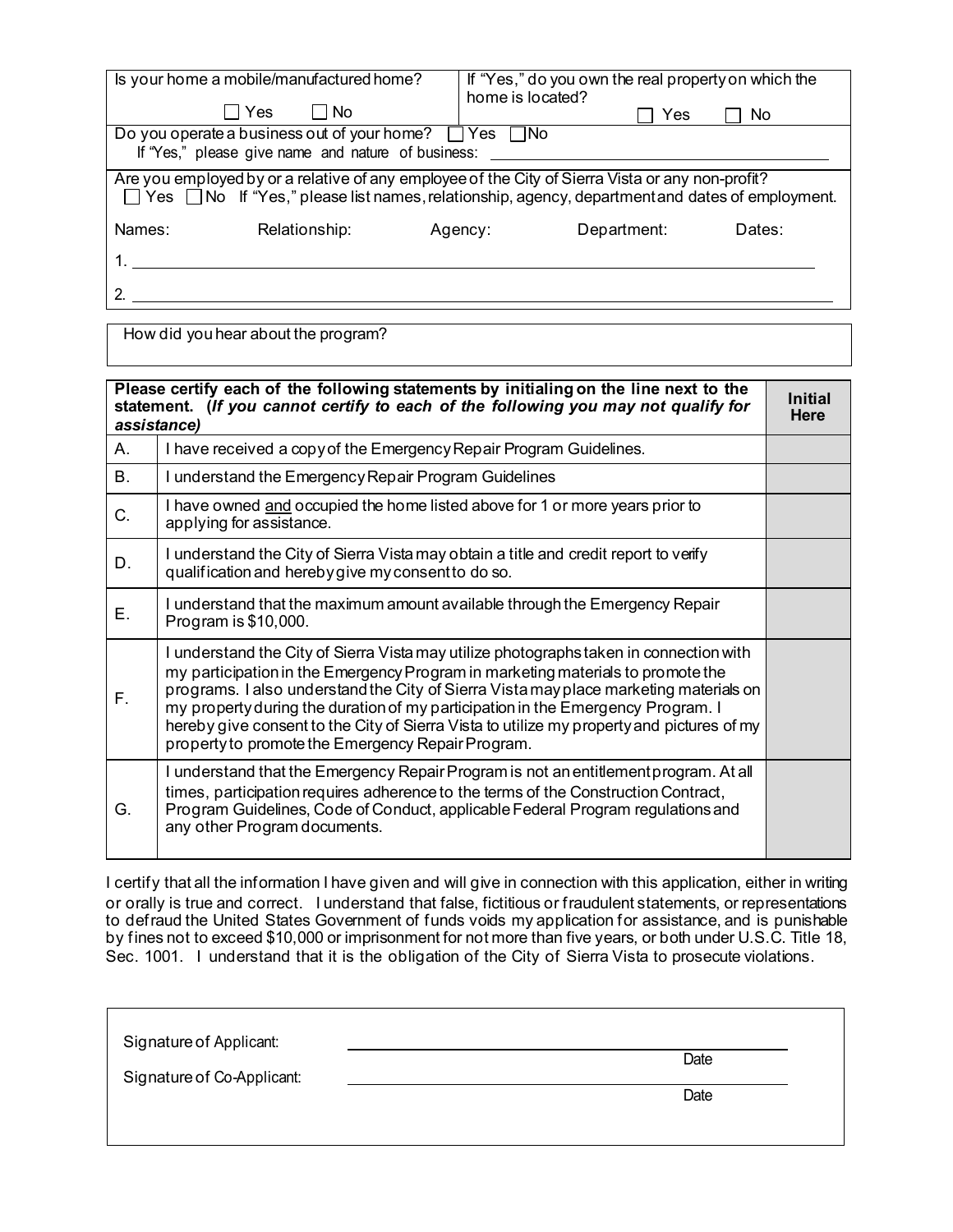| Please print below and provide a brief description of your emergency: |
|-----------------------------------------------------------------------|
| A. Air Conditioning/Heating:                                          |
| B. Plumbing:                                                          |
| C. Roofing:                                                           |
| D. Electrical:                                                        |
| E. Other:                                                             |

*Credit and title reports may be processed on each person and their property receiving rehabilitation. If IRS tax liens or tax certificates are found, your application will automatically be disqualified, unless written satisfaction of lien is presented to the Community Development Director.*

Please send this completed application to:

*Community Development Department Attn: Blake Fisher, Planner I 1011 North Coronado Drive Sierra Vista, AZ 85635*

or

*blake.fisher@sierravistaaz.gov*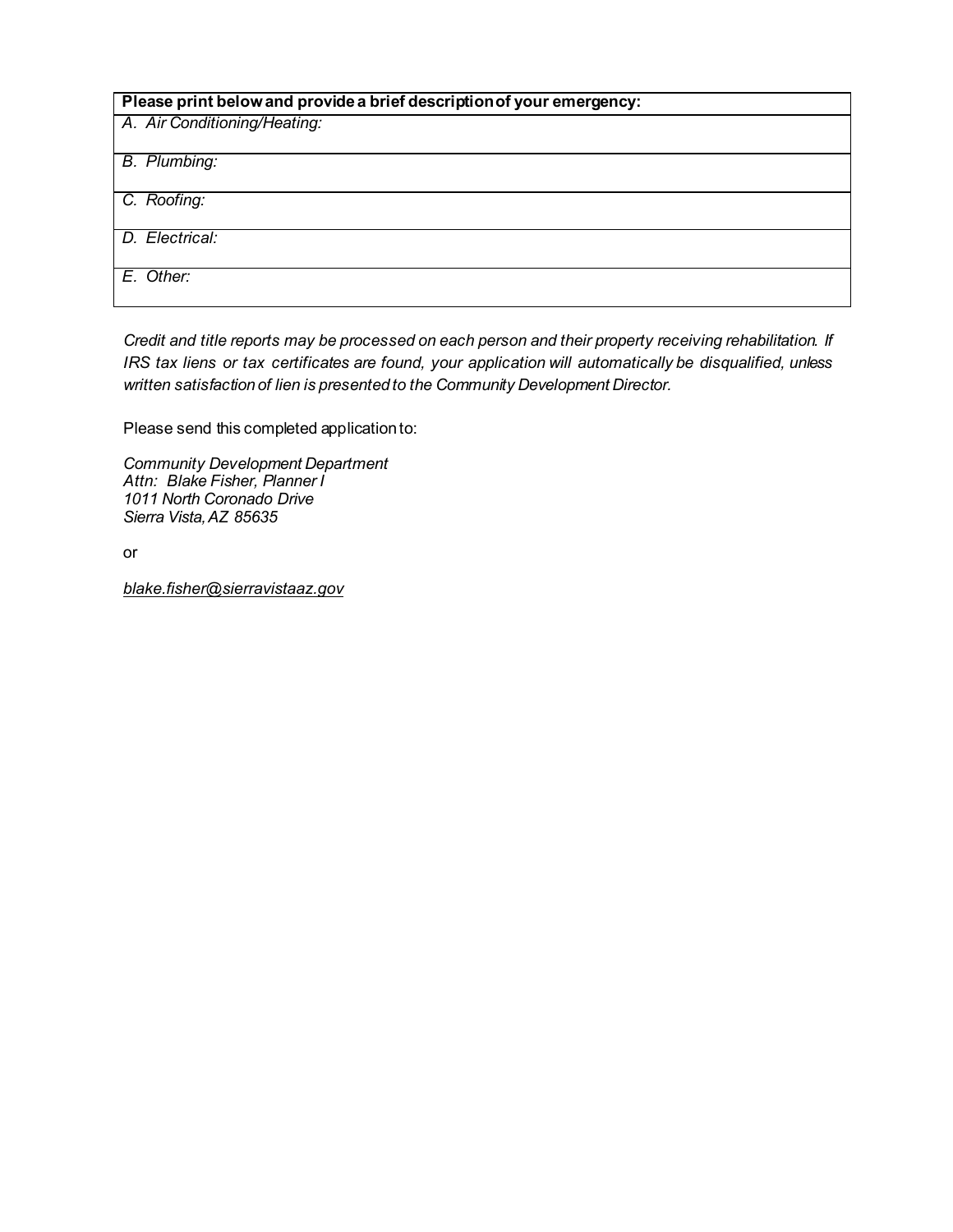Name/Address of Head of Household:

We need to know about the income that each member of your household expects to receive in the next 12 months. The following is a list of items the government counts as income in determining eligibility for federal housing assistance. Check Yes for a particular type of income if *any* household member gets it. We'll get the details from you later. Check No only if no member of your household gets the particular type of income.

*Warning: Section 1001 of Title 18 of the U.S. Code makes it a criminal offense to willfully make false statements, or misrepresentations, of any material fact involving the use or obtaining of federal funds.*

| <b>Employment Income: this does not include income of</b><br>children younger than 18 or live-in aides.                                                                                                                                                                                                                                                                                                                                                                                                                                                                                               | Yes                                                                                   | No                                              | Alimony or Child Support: this includes adoption<br>assistance payments.                                                                                                                                                                                                                                                                                                                                                                                                           | Yes        | Νo               |
|-------------------------------------------------------------------------------------------------------------------------------------------------------------------------------------------------------------------------------------------------------------------------------------------------------------------------------------------------------------------------------------------------------------------------------------------------------------------------------------------------------------------------------------------------------------------------------------------------------|---------------------------------------------------------------------------------------|-------------------------------------------------|------------------------------------------------------------------------------------------------------------------------------------------------------------------------------------------------------------------------------------------------------------------------------------------------------------------------------------------------------------------------------------------------------------------------------------------------------------------------------------|------------|------------------|
| Wages<br><b>Salaries</b>                                                                                                                                                                                                                                                                                                                                                                                                                                                                                                                                                                              |                                                                                       | $\Box$                                          | Interest, dividends, and other income from household                                                                                                                                                                                                                                                                                                                                                                                                                               |            |                  |
| Overtime Pay Commissions                                                                                                                                                                                                                                                                                                                                                                                                                                                                                                                                                                              |                                                                                       | $\Box$                                          | assets:                                                                                                                                                                                                                                                                                                                                                                                                                                                                            | Yes        | No               |
| Fees<br><b>Tips</b><br><b>Bonuses</b><br>Any other amounts adult household<br>members earn from working for other<br>people or from their own business                                                                                                                                                                                                                                                                                                                                                                                                                                                | $\Box$<br>$\Box$                                                                      | $\Box$<br>П<br>П                                | Interest from bank accounts or bonds<br>Dividends from stocks or mutual funds<br>Income distributed from trust funds<br>Money from renting household assets<br>Any other interest, dividends, or rent<br>Lottery winnings paid in periodic<br>Payments                                                                                                                                                                                                                             |            | $\Box$<br>$\Box$ |
| Benefits payments: this includes lump-sum payments<br>received because of delays in processing benefits, but<br>not lump-sum payments of Social Security or<br>Supplemental Social Security Income.<br>Social Security<br>Supplemental Security Income (SSI)<br><b>Worker's Compensation</b><br>Disability pay or benefits<br>Unemployment benefits<br>Severance pay<br>Annuities<br>Insurance policy payments to you<br>Pensions<br>Retirement fund benefits<br>Death benefits<br>Any other benefit payments: veteran's<br>disability, black lung sick benefits,<br>dependent indemnity compensation | Yes<br>$\mathcal{L}$<br>$\Box$<br>$\Box$<br>$\Box$<br>$\Box$<br>$\Box$<br>$\Box$<br>П | No<br>П<br>$\Box$<br>$\Box$<br>$\Box$<br>П<br>П | Money or gifts regularly given by persons not living in the<br>unit: this includes rent or utility payments regularly paid<br>by someone on behalf of the household, but doesn't<br>include recurring amounts paid directly to a child care<br>provider, gifts of groceries, utility rebates paid to sr.<br>citizens, payments received for the care of foster<br>children, or gifts received on a non-recurring basis.<br>Any other sources of income?<br>If yes, please specify: | Yes<br>Yes | No<br>Νo         |
| Welfare assistance: this includes lump-sum payments<br>received because of delays in processing benefits,<br>but not grants or other amounts received specifically<br>for medical expenses or care and equipment for a<br>disabled person.                                                                                                                                                                                                                                                                                                                                                            |                                                                                       | No                                              |                                                                                                                                                                                                                                                                                                                                                                                                                                                                                    |            |                  |

I hereby certify that all of the above information is true and correct to the best of my knowledge.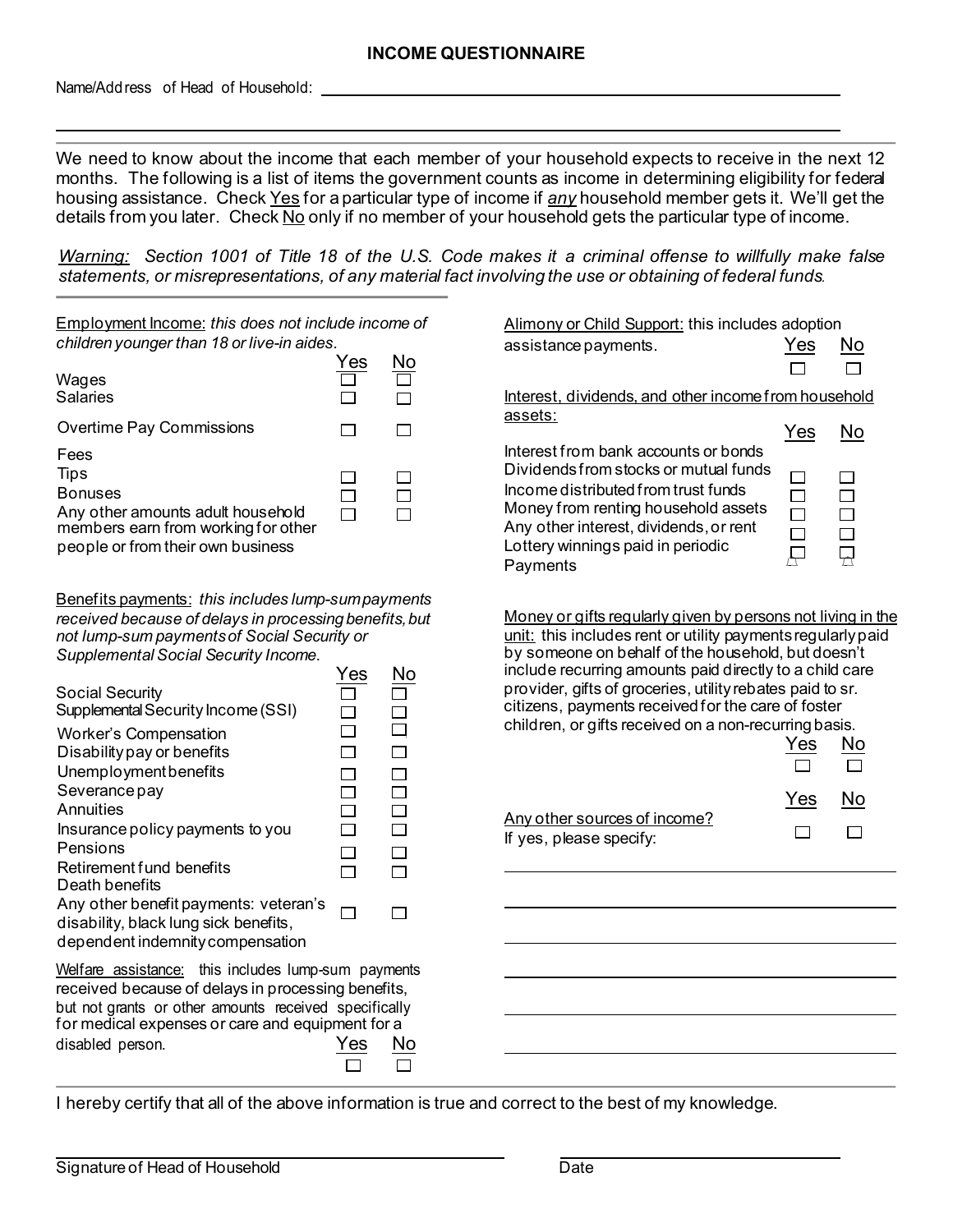### **EMERGENCY REPAIR PROGRAM CODE OF CONDUCT**

### **Applicants Shall:**

- 1. Treat City staff and contractors with courtesy and professionalism. Dishonest, disrespectful, threatening, harassing, ridiculing or disparaging behavior will not be tolerated. Such prohibited behavior includes, but is not limited to, statements that endorse or promote discriminatory stereotypes, making false accusations, and any type of physical violence or threat of physical violence.
- 2. Respect City staff's time by keeping scheduled appointmentsand provide at least eight hours advance notice prior to a cancellation.
- 3. Respect the contractor's time by keeping scheduled appointments and provide at least twenty-four hours advance notice prior to a cancellation.
- 4. Understand City staff may not always be available on a drop in basis, an appointment may be necessary.
- 5. Communicate problems and concerns to City staff and contractors in a professional and respectful manner.
- 6. Submit all requested documentation in a timely manner and/or within the date requested.
- 7. Acknowledge that the homeowner may occupy the residence during execution of work.
- 8. Prepare residence for the construction process. Excessive personal belongings must be removed by the homeowner prior to the contractor walkthrough, to avoid delaying the bid process.
- 9. Take all reasonable and necessary precautions to protect your possessionsand those of the contractors.
- 10. Understand property may be unsafe for pets during the construction process. Take all necessary precautions to protect and secure your pets.
- 11. Cooperate with the contractorand make the property available to the contractor during normal work hours in conformance with the Construction Contract.
- 12. Make the property available for all necessary inspections.
- 13. Conform to the contract specifications. Any work not contained in the construction documents shall not delay job completion, city inspectionsor the payment process.
- 14. Sign a new Promissory Note when additional work is authorized through a change order. The Promissory Note will reflect the new total lien amount for the value of the additional work authorized in the change order.
- 15. Agree to authorize payment disbursement in accordance to Article VIII: Payment Terms and Schedule, of the Construction Contract.
- 16. Acknowledge that the Emergency Program is not an entitlement program. At all times participation requires adherence to terms of the Construction Contract, Program Guidelines, Code of Conduct, applicable Federal Program regulations and any other Program documents.

I acknowledge and agree that my continued participation in the Emergency Repair Program is contingent upon adherence to all of the above statements, regulations and any subsequent amendmentsthereto.

Homeowner Date Homeowner Date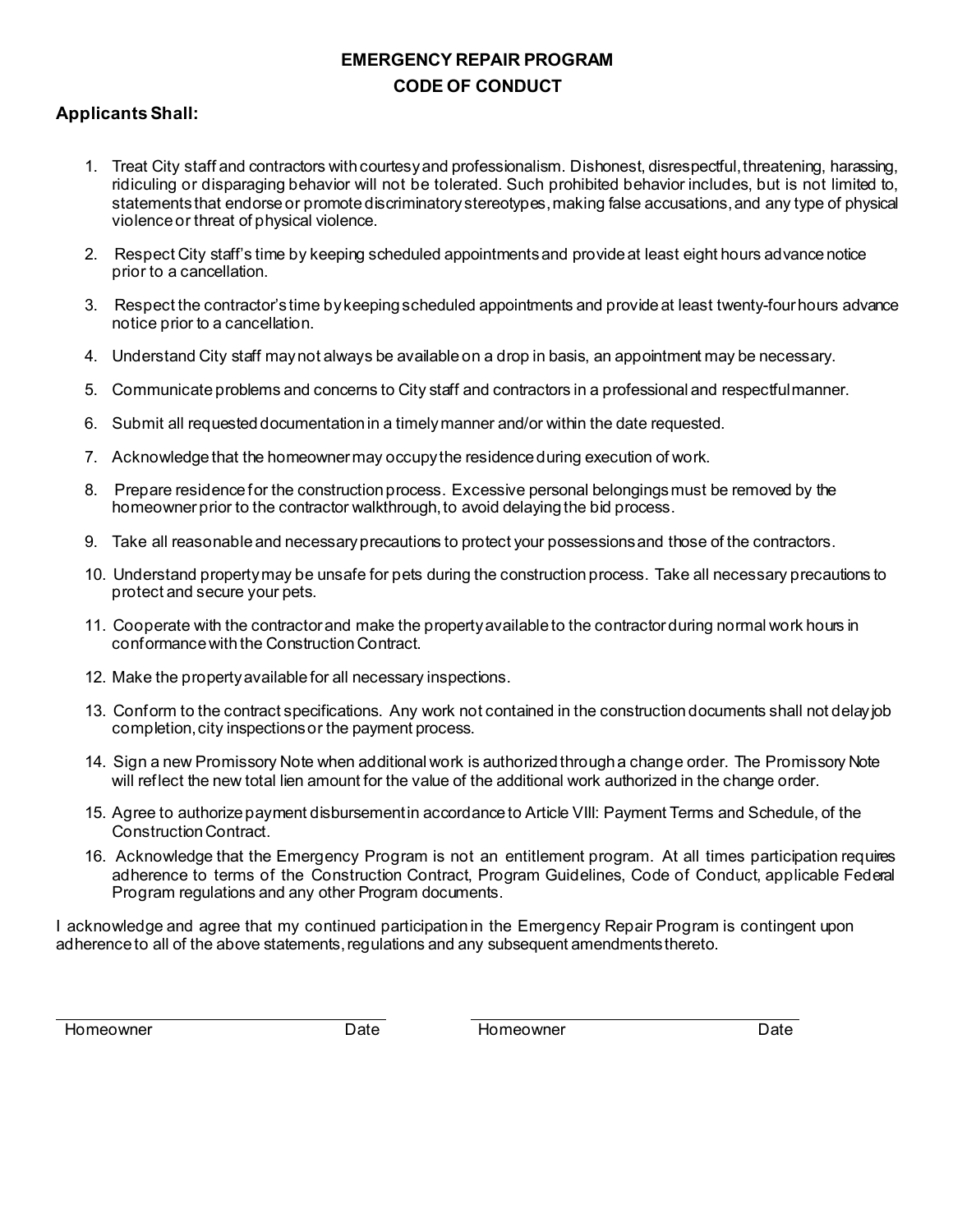### **Authorization for the Release of Information/ Privacy Act Notice**

to the U.S. Department of Housing and Urban Development (HUD) and the Housing Agency/Authority (HA)

**PHA** requesting release of information; (Cross out space if none} **(F u ll address, name o f contact person, and date)**

**IHA requesting release of in fo rmatio n : (Cross out space if none) (F u ll address, name o f contact person, and date)**

Community Development Department 1011 North Coronado Drive Sierra Vista AZ 85635

**Authority:** Section 904 of the Stewart B. McKinney Homeless Assistance Amendments Act of 1988, as amended by Section 903 of the Housing and Community Development Act of 1992 and Section 3003 of the Omnibus Budget Reconciliation Act ofl993. This law is found at 42 U.S.C. 3544.

This law requires that you sign a consent form authorizing: (1) HUD and the Housing Agency/Authority (HA) to request verification of salary and wages from current or previous employers; (2) HUD and the HA to request wage and unemployment compensation claim information from the state agency responsible for keeping that information; (3) HUD to request certain tax return information from the U.S. Social Security Administration and the U.S. Internal Revenue Service. The law also requires independent verification of income information. Therefore, HUD or the HA may request information from financial institutions to verify your eligibility and level of benefits.

**Purpose**: In signing this consent form, you are authorizing HUD and the above-named HA to request income information from the sources listed on the form. HUD and the HA need this information to verify your household's income, in order to ensure that you are eligible for assisted housing benefits and that these benefits are set at the correct level. HUD and the HA may participate in computer matching programs with these sources in order to verify your eligibility and level of benefits.

**Uses of Information to be Obtained:** HUD is required to protect the income information it obtains in accordance with the Privacy Act of 1974, 5 U.S.C. 552a. HUD may disclose information (other than tax return information) for certain routine uses, such as to other government agencies for law enforcement purposes, to Federal agencies for employment suitability purposes and to HAs for the purpose of determining housing assistance. The HA is also required to protect the income information it obtains in accordance with any applicable State privacy law. HUD and HA employees may be subject to penalties for unauthorized disclosures or improper uses of the income information that is obtained based on the consent form. **Private owners may not request or receive information authorized by this form.**

**Who Must Sign the Consent Form:** Each member of your household who is 18 years of age or older must sign the consent form. Additional signatures must be obtained from new adult members joining the household or whenever members of the household become 18 years of age.

Persons who apply for or receive assistance under the following programs are required to sign this consent form:

PHA-owned rental public housing Turnkey III Homeownership Opportunities Mutual Help Homeownership Opportunity Section 23 and 19(c) leased housing Section 23 Housing Assistance Payments HA-owned rental Indian housing Section 8 Rental Certificate Section 8 Rental Voucher Section 8 Moderate Rehabilitation

**Failure to Sign Consent Form:** Your failure to sign the consent form may result in the denial of eligibility or termination of assisted housing benefits, or both. Denial of eligibility or termination of benefits is subject to the HA's grievance procedures and Section 8 informal hearing procedures.

#### **Sources of Information To Be Obtained**

State Wage Information Collection Agencies. (This consent is limited to wages and unemployment compensation I have received during period(s) within the last 5 years when I have received assisted housing benefits.)

U.S. Social Security Administration (HUD only) (This consent is limited to the wage and self employment information and payments of retirement income as referenced at Section  $6103(1)(7)(A)$  of the Internal Revenue Code.)

U.S. Internal Revenue Service (HUD only) (This consent is limited to unearned income [i.e., interest and dividends].)

Information may also be obtained directly from: (a) current and former employers concerning salary and wages and (b) financial institutions concerning unearned income (i.e., interest and dividends). I understand that income information obtained from these sources will be used to verify information that I provide in determining eligibility for assisted housing programs and the level of benefits. Therefore, this consent form only authorizes release directly from employers and financial institutions of information regarding any period(s) within the last 5 years when I have received assisted housing benefits.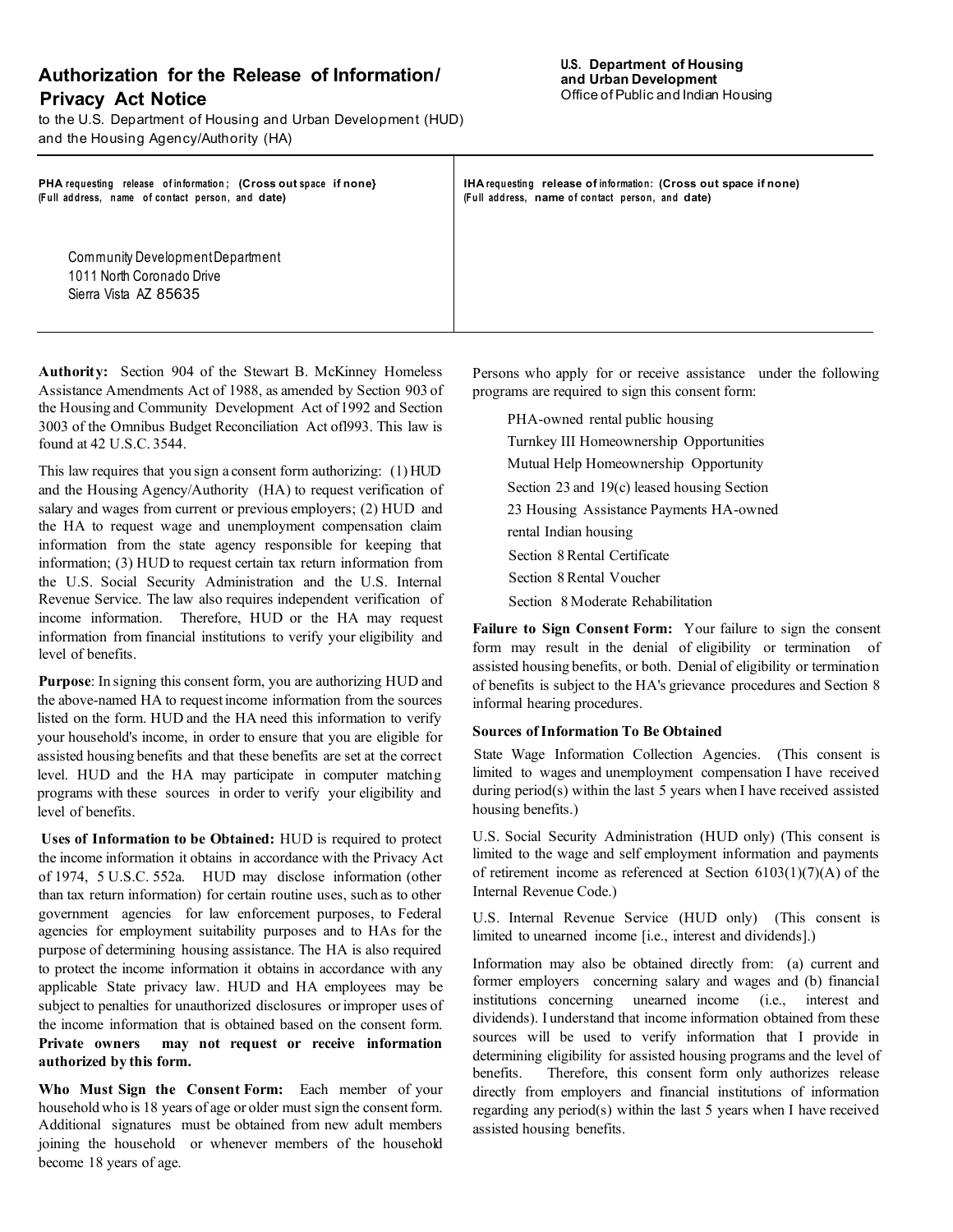Original is retained by the requesting organization. The ref. Handbooks 7420.7, 7420.8, & 7465.1 form HUD-9886 (7/94)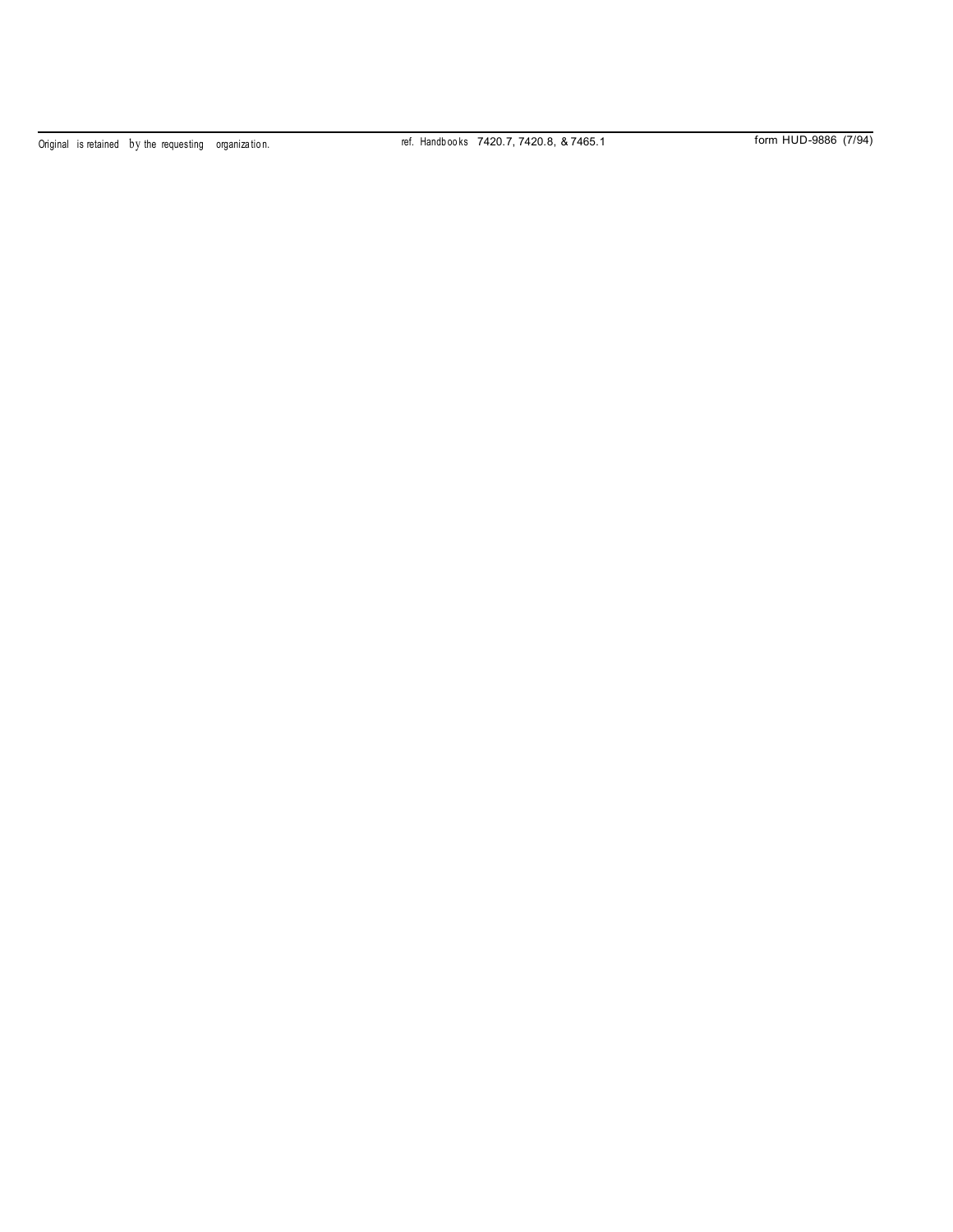Consent: I consent to allow HUD or the HA to request and obtain income information from the sources listed on this form for the purpose of verifying my eligibility and level of benefits under HUD's assisted housing programs. I understand that HAs that receive income information under this consent form cannot use it to deny, reduce or terminate assistance without first independently verifying what the amount was, whether I actually had access to the funds and when the funds were received. In addition, I must be given an opportunity to contest those determinations.

This consent form expires 15 months after signed.

Signatures:

| Other Family Member over age 18 | Date |
|---------------------------------|------|
| Other Family Member over age 18 | Date |
| Other Family Member over age 18 | Date |
| Other Family Member over age 18 | Date |
| Date<br>Date<br>Date            |      |

**Privacy Act Notice.** Authority: The Department of Housing and Urban Development (HUD) is authorized to collect this information by the U.S. Housing Act of 1937 (42 U.S.C. 1437 et. seq.), Title VI of the Civil Rights Act of 1964 (42 U.S.C. 2000d), and by the Fair Housing Act (42 U.S.C. 3601-19). The Housing and Community Development Act of 1987 (42 U.S.C. 3543) requires applicants and participants to submit the Social Security Number of each household member who is six years old or older. Purpose: Your income and other information are being collected by HUD to determine your eligibility, the appropriate bedroom size, and the amount your family will pay toward rent and utilities. Other Uses: HUD uses your family income and other information to assist in managing and monitoring HUD-assisted housing programs, to protect the Government's financial interest, and to verify the accuracy of the information you provide. This information may be released to appropriate Federal, State, and local agencies, when relevant, and to civil, criminal, or regulatory investigators and prosecutors. However, the information will not be otherwise disclosed or released outside of HUD, except as permitted or required by law. Penalty: You must provide all of the information requested by the HA, including all Social Security Numbers you, and all other household members age six years and older, have and use. Giving the Social Security Numbers of all household members six years of age and older is mandatory, and not providing the Social Security Numbers will affect your eligibility. Failure to provide any of the requested information may result in a delay or rejection of your eligibility approval.

Penalties for Misusing this Consent:

Any applicant or participant affected by negligent disclosure of information may bring civil action for damages, and seek other relief, as may be appropriate, against the officer or employee of HUD, the HA or the owner responsible for the unauthorized disclosure or improper use.

HUD, the HA and any owner (or any employee of HUD, the HA or the owner) may be subject to penalties for unauthorized disclosures or improper uses of information collected based on the consent form.

Use of the information collected based on the form HUD 9886 is restricted to the purposes cited on the form HUD 9886. Any person who knowingly or willfully requests, obtains or discloses any information under false pretenses concerning an applicant or participant may be subject to a misdemeanor and fined not more than \$5,000.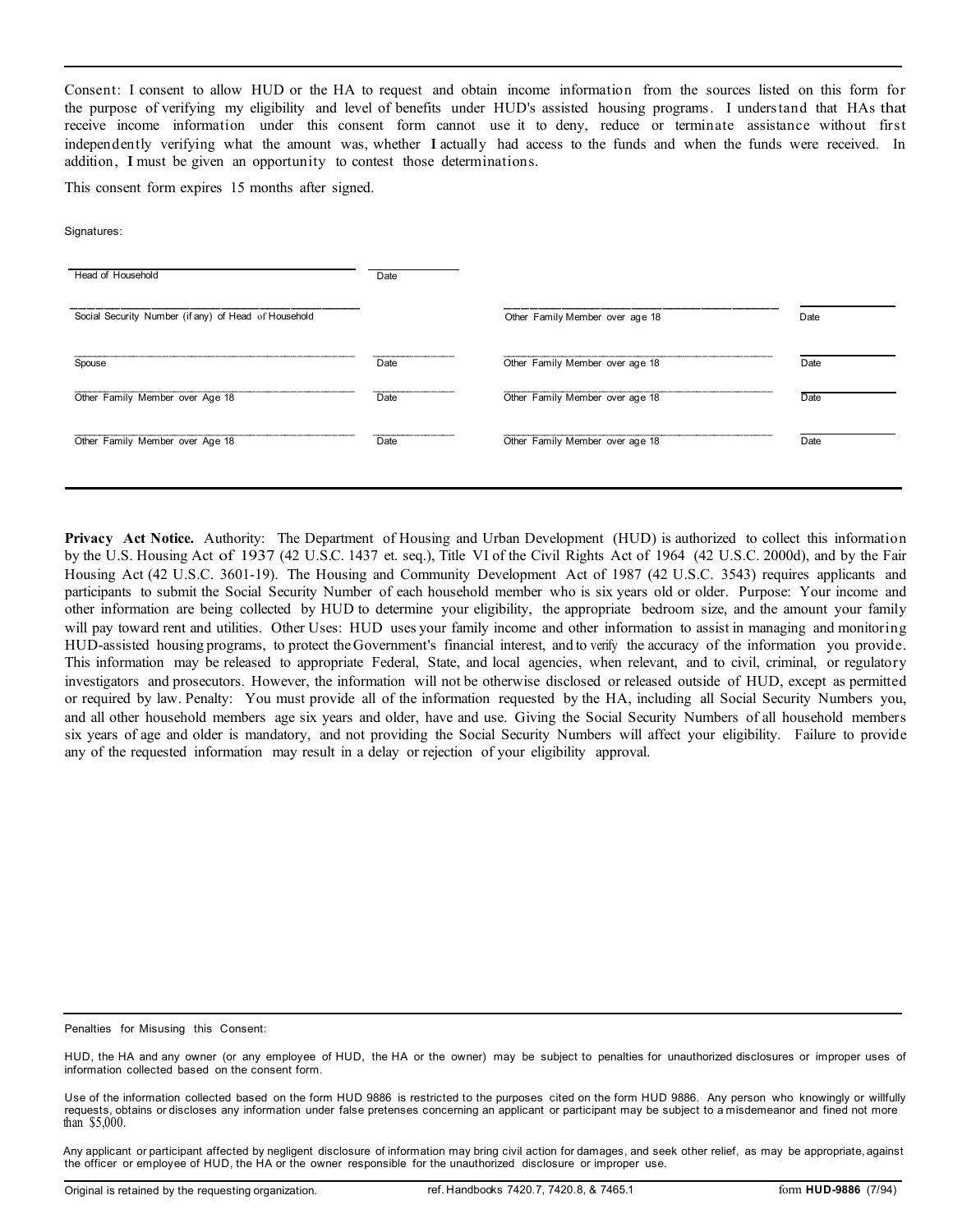

PHONE FAX WEB

520-417-4413 520-452 -7023 [www.Si erraVis taA Z.gov](http://www.scottsdaleaz.gov/)

### **EXEMPT TAX RETURN VERIFICATION**

I/We did not file a tax return for year

**Year** 

Applicant Name Date **Date Applicant Signature** Applicant Signature Date

Co-Applicant Name Date Co-Applicant Signature Date